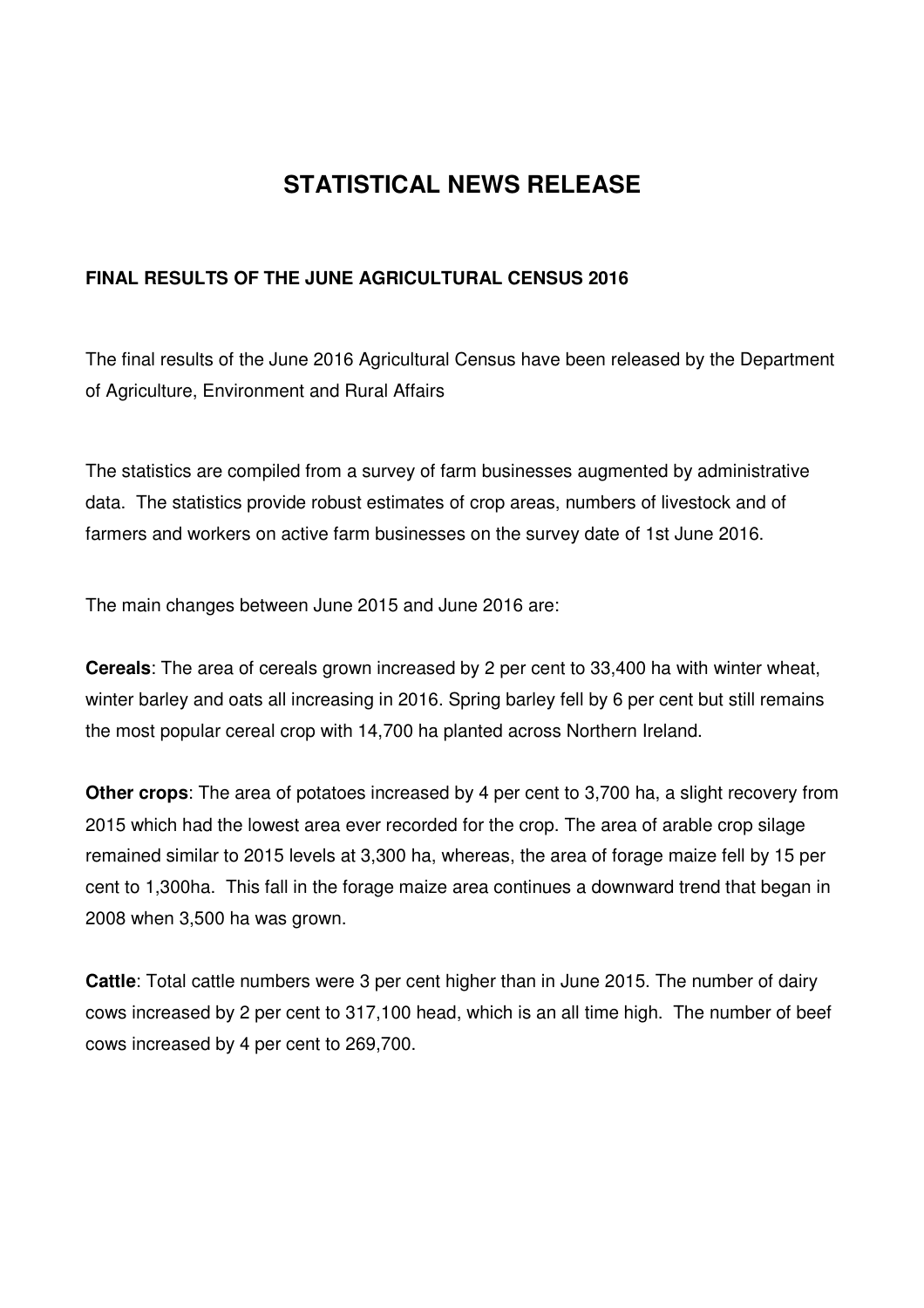**Sheep**: There was a 2 per cent rise in the number of breeding ewes compared with 2015. Numbers have fluctuated in recent years, falling to a 20 year low of 876,000 in 2010 before increasing to 955,200 this year, which is the highest level since 2007. Lamb numbers have increased by 2 per cent which links in with the increase in ewe numbers. Overall, the total number of sheep recorded surpassed 2 million which again is a level not seen since 2007.

**Pigs**: In comparison to 2015, there were a 13 per cent decrease in the number of gilts in pig, a 5 per cent increase in sows in pig and a 3 per cent increase in other sows. With these changes the total female breeding herd increased by 2 per cent to 46,400. Overall, the pig herd was 6 per cent larger, mainly as a result of growth in the number of fattening pigs. Imports of pigs for finishing had an influence on numbers, however a small number of large, highly productive businesses, drive most of the change in the sector.

**Poultry**: Laying birds recorded for the 1<sup>st</sup> June 2016 increased by 12 per cent to 3.6 million birds while the number of growing pullets increased by 6 per cent at that date. The laying bird population has shown strong growth since 2013 and this is partly due to new producers who have entered the industry.

**Farmers and workers:** The size of the agricultural labour force decreased by 1 per cent from the previous year to 47,700. Within this, there was a 2 per cent reduction in the number of fulltime farmers and business partners and a 1 per cent increase in the numbers of part-time farmers and business partners. Overall the numbers of farmers and business partners decreased by 1 per cent to 29,800. A similar pattern was recorded for other farm workers, with full-time categories showing a 7 per cent decrease while part-time categories increased by 6 per cent.

#### **Notes for Editors**

1. The survey results were prepared by Statistics and Analytical Services Branch, CAP Policy, Economics and Statistics Division of the Department of Agriculture, Environment and Rural Affairs, Dundonald House, Upper Newtownards Road, Belfast, BT4 3SB.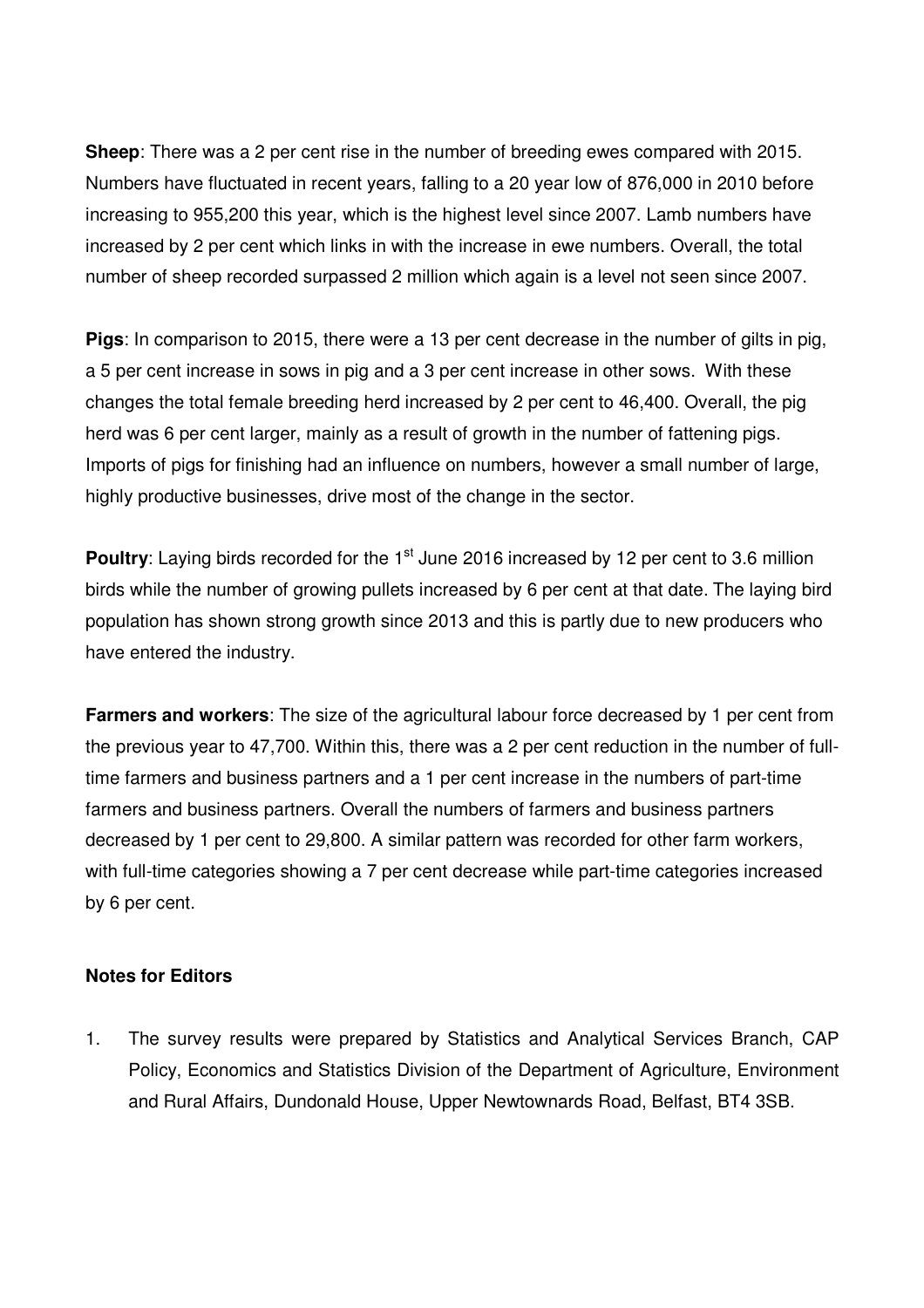- 2. In an effort to reduce the compliance burden on farmers, the survey form sent to farmers omitted most of the cattle and all of the poultry and pig questions. Survey information was then augmented with data from APHIS for missing cattle variables, the Update of the Northern Ireland Bird Register for poultry and the Annual Inventory of Pigs.
- 3. Full details of the coverage of the census and of terms used were given in the booklet "The Agricultural Census in Northern Ireland: Results for June 2015" (DAERA, 2016) and will be repeated in the 2016 issue of this annual publication, available in January 2017. These booklets may be accessed on the Department's internet site, free of charge.
- 4. These statistics are released according to the Statement of Compliance with the Prerelease access to Official Statistics Order (NI) 2009.
- 5. These results were compiled from a sample of approximately 14,000 statistical returns, augmented with data from the APHIS cattle tracing system, the Update of the NI Bird Register returns and the Annual Inventory of Pigs.
- 6. All recent DAERA statistical press releases can be found at: www.daera-ni.gov.uk/topics/statistics/statistical-bulletins
- 7. All media queries to DAERA Press Office on 028 90524619

### **Crown Copyright 2016 A National Statistics publication**

National Statistics are produced to high professional standards set out in the National Statistics Code of Practice. They undergo regular quality assurance reviews to ensure that they meet customer needs. They are produced free from any political interference. You can also find National Statistics on the Internet – go to www.statistics.gov.uk.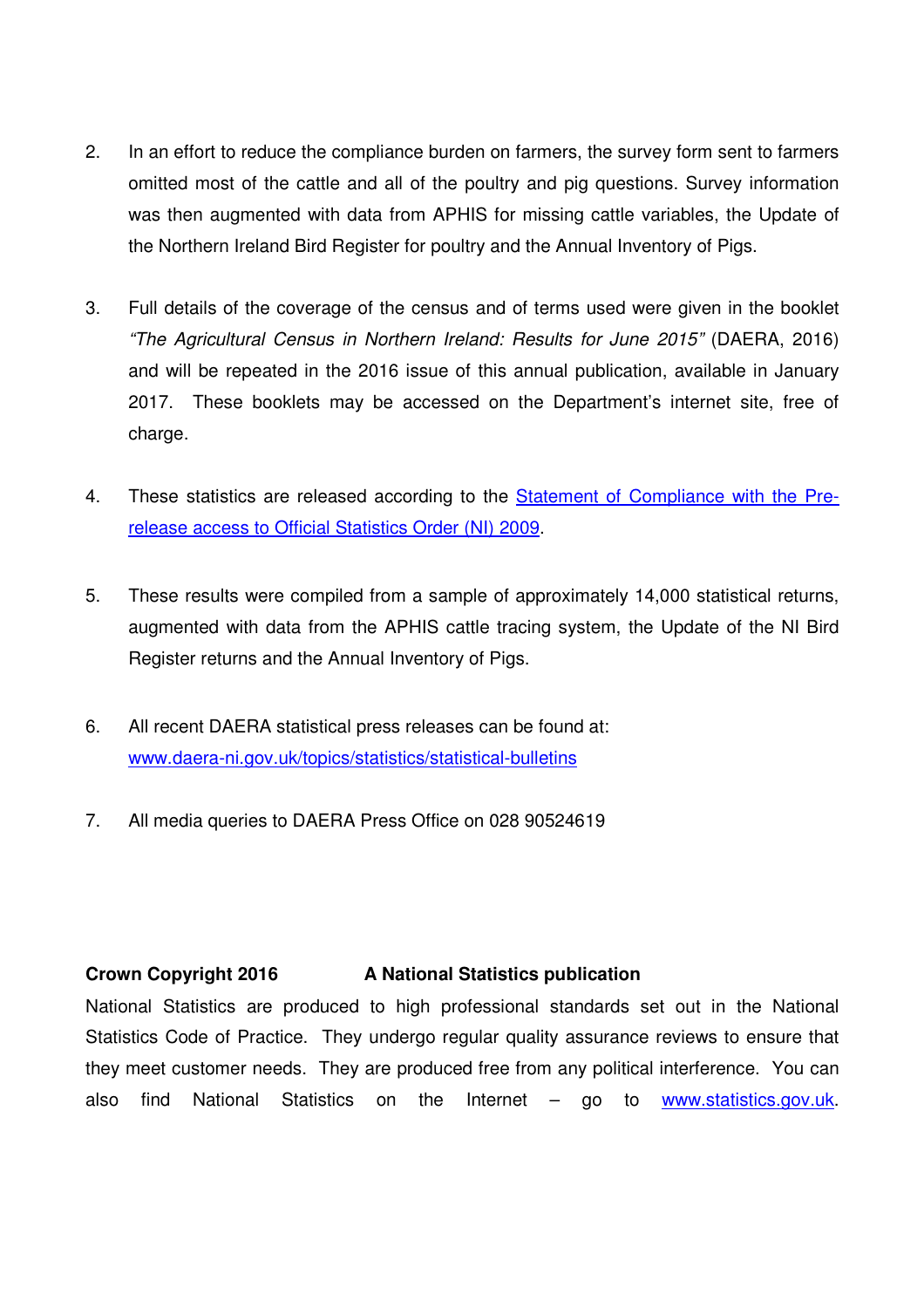#### **Northern Ireland Agricultural Census Final Results For June 2016**

## **Table 1 Crops, grass and other land**

|                          |                                 | June<br>2014 | June<br>2015 | June<br>2016 | % Change<br>2016/2015 |
|--------------------------|---------------------------------|--------------|--------------|--------------|-----------------------|
|                          |                                 |              |              |              |                       |
|                          |                                 |              | '000 ha      |              | $\%$                  |
| <b>Crops and grass</b>   |                                 |              |              |              |                       |
|                          | <b>Cereal crops</b>             |              |              |              |                       |
|                          | Oats                            | 2.1          | 2.1          | 2.3          | 9                     |
|                          | Wheat                           | 8.5          | 8.0          | 8.6          | 8                     |
|                          | Barley (winter)                 | 6.7          | 7.0          | 7.6          | $\boldsymbol{9}$      |
|                          | Barley (spring)                 | 16.8         | 15.7         | 14.7         | -6                    |
|                          | Total cereals <sup>(1)</sup>    | 34.2         | 32.9         | 33.4         | $\overline{c}$        |
|                          | Other field crops               |              |              |              |                       |
|                          | Potatoes                        | 4.2          | 3.6          | 3.7          | 4                     |
|                          | Arable silage                   | 4.0          | 3.3          | 3.3          | $\overline{2}$        |
|                          | Forage Maize                    | 1.6          | 1.5          | 1.3          | $-15$                 |
|                          | Other crops                     | 2.8          | 3.0          | 2.7          | $-10$                 |
|                          | <b>Total</b>                    | 12.5         | 11.3         | 11.0         | -3                    |
|                          | <b>Horticultural crops</b>      |              |              |              |                       |
|                          | Fruit                           | 1.5          | 1.5          | 1.5          | $-1$                  |
|                          | Vegetables for sale             | 1.3          | 1.4          | 1.2          | $-10$                 |
|                          | Bulbs, flowers & nursery stocks | 0.1          | 0.2          | 0.2          | 2                     |
|                          | <b>Total</b>                    | 3.0          | 3.1          | 2.9          | $-5$                  |
| <b>Total crops</b>       |                                 | 49.8         | 47.3         | 47.4         | $\pmb{0}$             |
|                          |                                 |              |              |              |                       |
|                          | Grass for mowing and grazing    |              |              |              |                       |
|                          | Under 5 yrs old                 | 146.2        | 149.9        | 148.2        | $-1$                  |
|                          | 5 yrs old and over              | 641.8        | 650.4        | 652.6        | $\pmb{0}$             |
|                          | <b>Total grass</b>              | 788.0        | 800.3        | 800.8        | $\mathbf 0$           |
|                          | <b>Total crops and grass</b>    | 837.8        | 847.7        | 848.2        | $\mathbf 0$           |
|                          | Rough grazing <sup>(2)</sup>    |              |              |              |                       |
|                          | Rough land for grazing          | 140.1        | 131.1        | 137.2        | 5                     |
|                          | <b>Other land</b>               |              |              |              |                       |
|                          | Woods and plantations           | 11.1         | 11.1         | 16.1         | 46                    |
|                          | Other land <sup>(3)</sup>       | 7.8          | 7.9          | 11.8         | 12                    |
| (2)<br><b>Total area</b> |                                 | 996.8        | 997.7        | 1,013.2      | $\overline{c}$        |

 $\mathbf{r}$ 

(1) Includes mixed corn

(2) Excludes common rough grazing

(3) Includes Fallow land, roads, buildings, bogs, wasteland, gardens etc.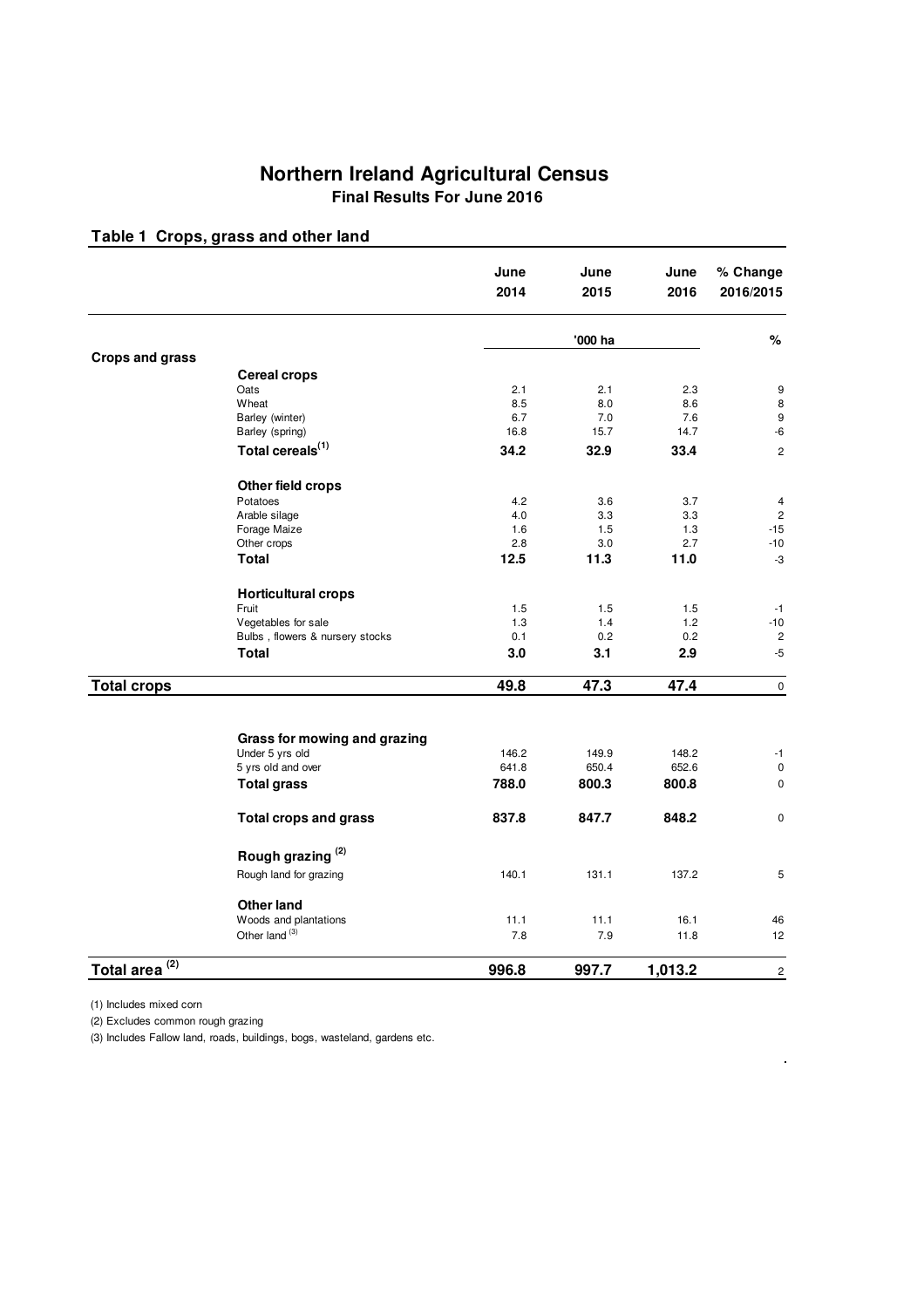#### **Northern Ireland Agricultural Census**

**Final Results For June 2016**

**Table 2 Cattle** 

|                     |                                                                                                                                                                                | June<br>2014                    | June<br>2015                    | June<br>2016                    | % Change<br>2016/2015          |
|---------------------|--------------------------------------------------------------------------------------------------------------------------------------------------------------------------------|---------------------------------|---------------------------------|---------------------------------|--------------------------------|
|                     |                                                                                                                                                                                |                                 | '000 head                       |                                 | %                              |
|                     | Cows mainly for producing milk for sale<br><b>Total dairy cows</b>                                                                                                             | 294.2                           | 311.5                           | 317.1                           | $\overline{c}$                 |
|                     | Cows mainly for producing and<br>rearing calves for beef                                                                                                                       |                                 |                                 |                                 |                                |
|                     | <b>Total beef cows</b>                                                                                                                                                         | 254.9                           | 260.3                           | 269.7                           | 4                              |
| <b>Total cows</b>   |                                                                                                                                                                                | 549.1                           | 571.8                           | 586.9                           | 3                              |
|                     | Heifers in calf with first calf intended<br>mainly for producing milk for sale<br>Heifers in calf with first calf (2 yrs +)                                                    | 27.2                            | 26.6                            | 25.3                            | -5                             |
|                     | Heifers in calf with first calf $(< 2$ yrs)<br>Total                                                                                                                           | 34.8<br>62.1                    | 34.1<br>60.8                    | 33.6<br>58.8                    | $-2$<br>-3                     |
|                     |                                                                                                                                                                                |                                 |                                 |                                 |                                |
|                     | Heifers in calf with first calf intended<br>mainly for producing calves for beef<br>Heifers in calf with first calf (2 yrs $+)$<br>Heifers in calf with first calf $(< 2$ yrs) | 19.1<br>12.7                    | 19.1<br>12.6                    | 18.8<br>12.4                    | $-2$<br>-2                     |
|                     | Total                                                                                                                                                                          | 31.9                            | 31.7                            | 31.1                            | $-2$                           |
|                     | <b>Bulls for service</b><br>2 years old and over<br>1 year old and under 2 years<br><b>Total</b>                                                                               | 14.5<br>3.6<br>18.1             | 14.2<br>3.5<br>17.7             | 13.7<br>3.7<br>17.4             | -3<br>4<br>$-2$                |
|                     | All other cattle and calves                                                                                                                                                    |                                 |                                 |                                 |                                |
|                     | 2 years old and over<br>Male<br>Females for slaughter<br>Females for breeding but not in calf                                                                                  | 49.0<br>72.7<br>10.8            | 46.9<br>64.2<br>10.0            | 43.7<br>49.5<br>8.5             | $-7$<br>$-23$<br>$-15$         |
|                     | Total                                                                                                                                                                          | 132.6                           | 121.1                           | 101.7                           | $-16$                          |
|                     | 1 year old and under 2 years<br>Male<br>Females for slaughter<br>Females for breeding but not in calf<br>Total                                                                 | 154.3<br>106.0<br>71.5<br>331.8 | 153.4<br>104.4<br>70.4<br>328.3 | 166.6<br>116.0<br>75.5<br>358.1 | 9<br>11<br>$\overline{7}$<br>9 |
|                     | 6 months old and under 1 year                                                                                                                                                  |                                 |                                 |                                 |                                |
|                     | Male<br>Female<br><b>Total</b>                                                                                                                                                 | 84.3<br>103.4<br>187.8          | 90.4<br>111.4<br>201.8          | 97.7<br>115.6<br>213.3          | 8<br>4<br>6                    |
|                     | Under 6 months old                                                                                                                                                             |                                 |                                 |                                 |                                |
|                     | Male                                                                                                                                                                           | 119.6                           | 131.3                           | 142.0                           | 8                              |
|                     | Female<br><b>Total</b>                                                                                                                                                         | 134.4<br>254.0                  | 144.3<br>275.6                  | 155.2<br>297.2                  | 8<br>8                         |
| <b>Total cattle</b> |                                                                                                                                                                                | 1,567.3                         | 1,608.9                         | 1,664.6                         | $\mathbf{3}$                   |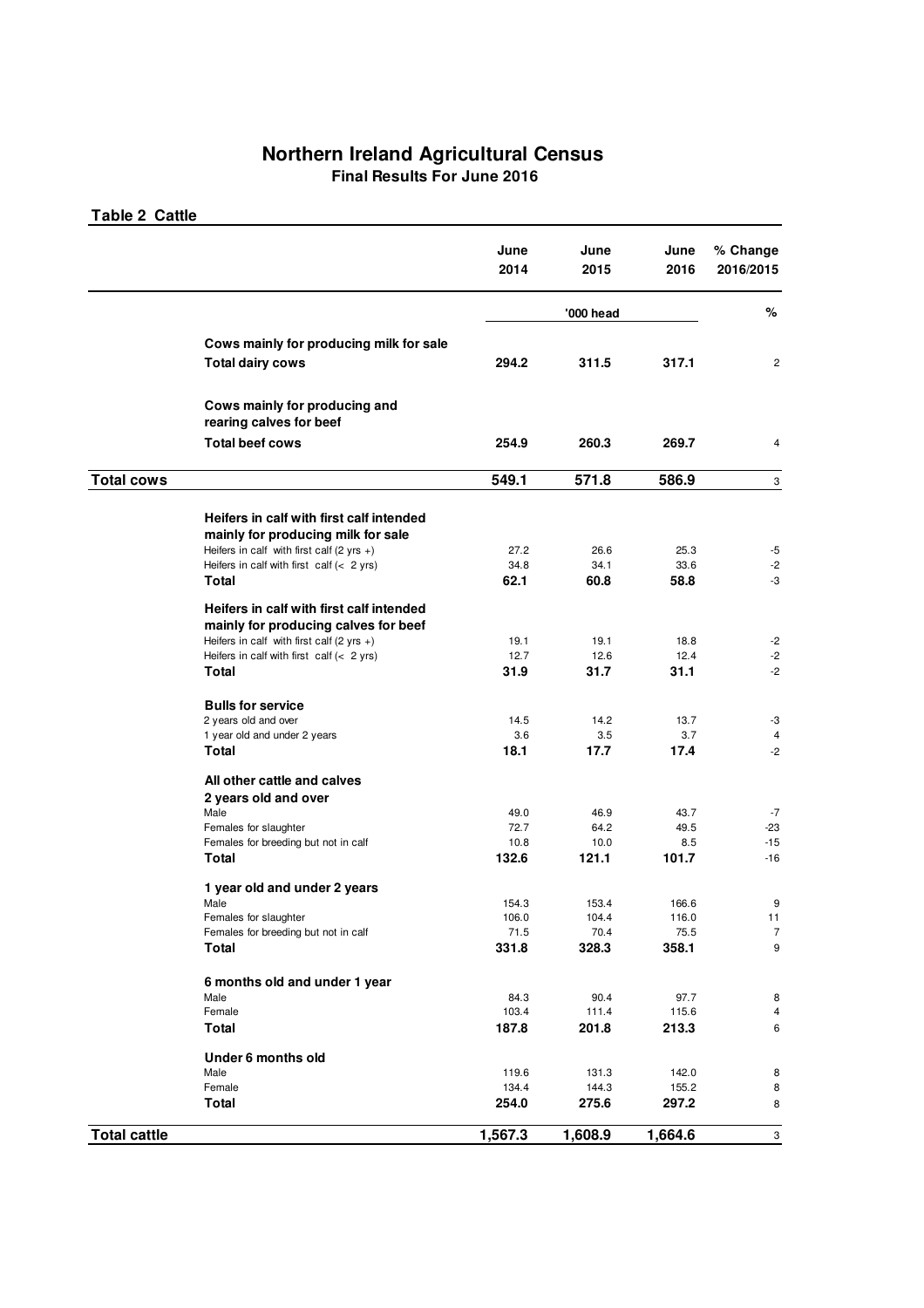#### **Northern Ireland Agricultural Census Final Results For June 2016**

#### **June June June % Change 2014 2015 2016 2016/2015 % Sheep Female sheep for breeding** Ewes put to the ram in the previous year 794.1 814.3 833.6 2<br>Other ewes for breeding the previous year 116.5 124.3 121.6 2 Other ewes for breeding the control of the control of the control of the control of the control of the control of the control of the control of the control of the control of the control of the control of the control of the **Total breeding ewes 910.6 938.6 955.2** 2 Rams for service 26.5 27.4 28.3 3 Other sheep over 1 year(a) 15.9 17.8 18.1 2 **Total sheep over 1 year 953.0 983.9 1,001.6** 2 Under 1 year old 2 and 2 369.9 1,005.8 1,021.4 2 **Total sheep & lambs 1,989.7 2,023.0** 2 **Pigs Breeding herd** Sows in pig 31.7 30.2 31.7 5 30.2 31.7 4  $\sim$  51.7 5 5 31.7 5 5 31.7 5 5 5 5 31.7 5 5 31.7 5 5 31.7 5 31.7 5 5 5 31.7 5 5 31.7 5 5 5 31.7 5 5 31.7 5 5 31.7 5 5 31.7 5 5 31.7 5 5 31.7 5 5 31.7 5 31.7 5 31.7 5 31.7 5 31.7 5 Gilts in pig 6.8 7.2 6.3 -13 Others sows (being suckled or dry sows kept for further breeding) 6.8 8.2 8.5 3 **Total female breeding herd 42.8 45.6 46.4** 2 Gilts 50kg (110lb) liveweight and over,not yet in pig 5.0 5.6 5.5 -2 Boars being used for service the contract of the contract of the contract of the contract of the contract of the contract of the contract of the contract of the contract of the contract of the contract of the contract of t Cull Sows 0.6 0.6 0.5 -12 **Other Pigs** Suckling/Weaners/Finishers **467.8** 517.2 547.9 6 **Total pigs 517.1 569.7 601.1** 6 **Poultry Commercial laying flock** Total laying birds **3,044.6** 3,174.1 3,550.0 12 Growing pullets from day old to point of lay 916.3 908.0 961.9 961.9 6 Breeding flock (mainly for producing hatching eggs) 2,413.7 2,404.9 2,282.7 -5 **Table birds** Broilers and other table birds 13,614.2 14,273.1 14,459.2 1 **Total ordinary fowl 19,988.8 20,760.1 21,253.8** 2 Turkeys and other poultry and the poultry the control of the 412.4 485.6 530.0 9 **'000 head 1,922.9**

**20,401.1**

#### **Table 3 Sheep, pigs and poultry**

**20,401.1 21,245.7 21,783.8** 3